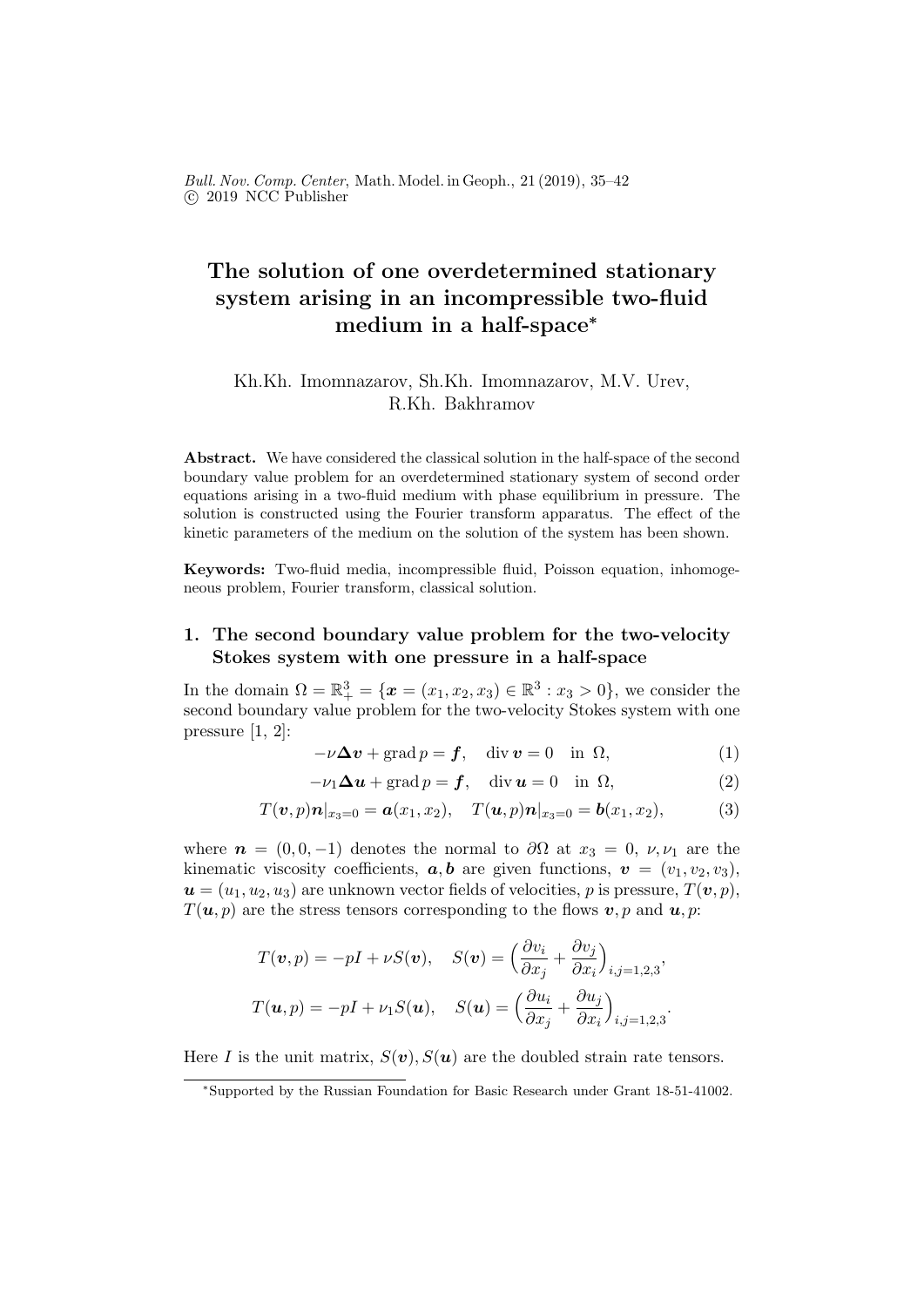### 2. The half-space problem for a homogeneous system

Consider the homogeneous problem for system  $(1)$ – $(3)$  in  $\mathbb{R}^3_+$ :

$$
\begin{cases}\n-\nu \Delta v + \text{grad } p = 0, & \text{div } v = 0 \text{ in } \mathbb{R}^3_+, \\
\nu \left( \frac{\partial v_j}{\partial x_3} + \frac{\partial v_3}{\partial x_j} \right)\Big|_{x_3=0} = -a_j(x_1, x_2), & j = 1, 2, \\
\left( -p + 2\nu \frac{\partial v_3}{\partial x_3} \right)\Big|_{x_3=0} = -a_3(x_1, x_2); \\
\left( -\nu_1 \Delta u + \text{grad } p = 0, & \text{div } u = 0 \text{ in } \mathbb{R}^3_+, \\
\nu_1 \left( \frac{\partial u_j}{\partial x_3} + \frac{\partial u_3}{\partial x_j} \right)\Big|_{x_3=0} = -b_j(x_1, x_2), & j = 1, 2, \\
\left( -p + 2\nu_1 \frac{\partial u_3}{\partial x_3} \right)\Big|_{x_3=0} = -b_3(x_1, x_2),\n\end{cases} (5)
$$

assuming that the functions  $a_m(x_1, x_2)$  and  $b_m(x_1, x_2)$   $(m = 1, 2, 3)$  are smooth and decrease sufficiently rapidly for  $|(x_1, x_2)| \to \infty$ . The solution should also decrease at infinity.

The solution of system  $(4)$ ,  $(5)$  is reduced to the sequential solution of two boundary value problems. First, the Stokes problem (4) is solved for  $(v, p)$  [3–5], and then the second velocity **u** is determined as a solenoidal solution to the following boundary value problem for the Poisson vector equation:

$$
\begin{cases}\n\nu_1 \Delta u = \text{grad } p, & \text{div } u = 0 \quad \text{in } \mathbb{R}^3_+, \\
\nu_1 \left( \frac{\partial u_j}{\partial x_3} + \frac{\partial u_3}{\partial x_j} \right)\Big|_{x_3=0} = -b_j(x_1, x_2), & j = 1, 2, \\
\left. \frac{\partial u_3}{\partial x_3}\right|_{x_3=0} = \frac{1}{2\nu_1} (p(x_1, x_2, 0) - b_3(x_1, x_2)).\n\end{cases} \tag{6}
$$

Denote by  $\tilde{g}(\alpha_1, \alpha_2, x_3)$  Fourier transform of the function  $g(x_1, x_2, x_3)$  with respect to the variables  $x_1, x_2$  [3-5]:

$$
\tilde{g}(\alpha_1, \alpha_2, x_3) = \frac{1}{(2\pi)^{3/2}} \int_{R^2} e^{-i\alpha_1 x_1 - i\alpha_2 x_2} g(x_1, x_2, x_3) dx_1 dx_2.
$$

After applying the Fourier transform with respect to the variables  $x_1, x_2$ to system (4), for the transformed functions  $\tilde{v}_k, \tilde{p}$ , we obtain the boundary value problem for a system of ordinary differential equations on the semi-axis  $(0, \infty)$  with the parameter  $\alpha = (\alpha_1, \alpha_2)$ :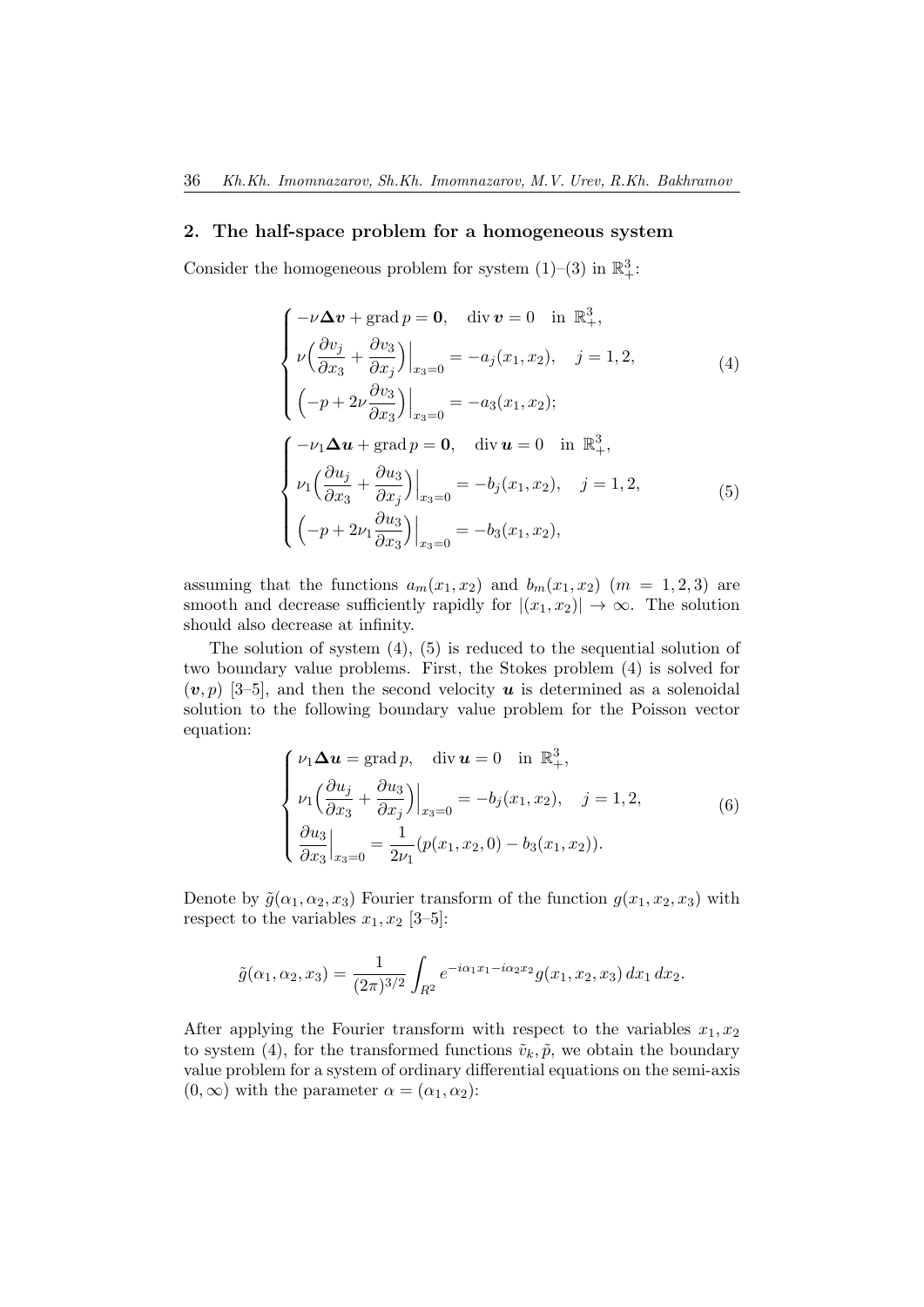$$
\begin{cases}\n\nu|\alpha|^2\tilde{v}_j - \nu \frac{d^2 \tilde{v}_j}{dx_3^2} + i\alpha_j \tilde{p} = 0, \quad j = 1, 2, \\
\nu|\alpha|^2 \tilde{v}_3 - \nu \frac{d^2 \tilde{v}_3}{dx_3^2} + \frac{d\tilde{p}}{dx_3} = 0, \\
i\alpha_1 \tilde{v}_1 + i\alpha_2 \tilde{v}_2 + \frac{d\tilde{v}_3}{dx_3} = 0, \\
\left[\nu \left(\frac{d\tilde{v}_j}{dx_3} + i\alpha_j \tilde{v}_3\right)\right]_{x_3=0} = -\tilde{a}_j, \quad j = 1, 2, \\
\left(-\tilde{p} + 2\nu \frac{d\tilde{v}_3}{dx_3}\right)\right|_{x_3=0} = -\tilde{a}_3, \\
\tilde{v} \to 0 \text{ at } x_3 \to \infty.\n\end{cases} \tag{8}
$$

The general solution of the system of equations (7) tending to zero when  $x_3 \rightarrow \infty$  has the following form:

$$
\tilde{v}_1(\alpha, x_3) = \left(\frac{\alpha_2}{|\alpha|^2}C_1 - \frac{i\alpha_1}{|\alpha|}C_2 + \frac{i\alpha_1}{2\nu|\alpha|}\left(\frac{1}{|\alpha|} - x_3\right)C_3\right)e^{-|\alpha|x_3},
$$
\n
$$
\tilde{v}_2(\alpha, x_3) = \left(-\frac{\alpha_1}{|\alpha|^2}C_1 - \frac{i\alpha_2}{|\alpha|}C_2 + \frac{i\alpha_2}{2\nu|\alpha|}\left(\frac{1}{|\alpha|} - x_3\right)C_3\right)e^{-|\alpha|x_3},
$$
\n
$$
\tilde{v}_3(\alpha, x_3) = \left(C_2 + \frac{1}{2\nu}x_3C_3\right)e^{-|\alpha|x_3},
$$
\n
$$
\tilde{p}(\alpha, x_3) = C_3e^{-|\alpha|x_3}.
$$
\n(9)

The constants  $C_1, C_2, C_3$  are determined from boundary conditions (8). The solution to problem (7), (8) can be represented as follows:

$$
\tilde{\boldsymbol{v}} = -\tilde{a}_1 \tilde{\boldsymbol{v}}^1 - \tilde{a}_2 \tilde{\boldsymbol{v}}^2 - \tilde{a}_3 \tilde{\boldsymbol{v}}^3, \quad \tilde{p} = -\tilde{a}_1 \tilde{p}^1 - \tilde{a}_2 \tilde{p}^2 - \tilde{a}_3 \tilde{p}^3,
$$
(10)

where  $\tilde{\mathbf{v}}^1(\alpha, x_3)$ ,  $\tilde{p}^1(\alpha, x_3)$  is the solution (9) of system (7) with the constants

$$
C_1 = -\frac{\alpha_2}{\nu |\alpha|}, \quad C_2 = 0, \quad C_3 = \frac{i\alpha_1}{|\alpha|},
$$

satisfying boundary conditions (8) with the vector  $e_1 = (1, 0, 0)$  in the righthand side:

$$
\tilde{v}_{1}^{1}(\alpha, x_{3}) = \left(-\frac{1}{2\nu|\alpha|} - \frac{\alpha_{2}^{2}}{2\nu|\alpha|^{3}} + \frac{\alpha_{1}^{2}}{2\nu|\alpha|^{2}}x_{3}\right)e^{-|\alpha|x_{3}},
$$
\n
$$
\tilde{v}_{2}^{1}(\alpha, x_{3}) = \left(\frac{\alpha_{1}\alpha_{2}}{2\nu|\alpha|^{3}} + \frac{\alpha_{1}\alpha_{2}}{2\nu|\alpha|^{2}}x_{3}\right)e^{-|\alpha|x_{3}},
$$
\n
$$
\tilde{v}_{3}^{1}(\alpha, x_{3}) = \frac{i\alpha_{1}}{2\nu|\alpha|}x_{3}e^{-|\alpha|x_{3}},
$$
\n
$$
\tilde{p}^{1}(\alpha, x_{3}) = \frac{i\alpha_{1}}{|\alpha|}e^{-|\alpha|x_{3}};
$$
\n(11)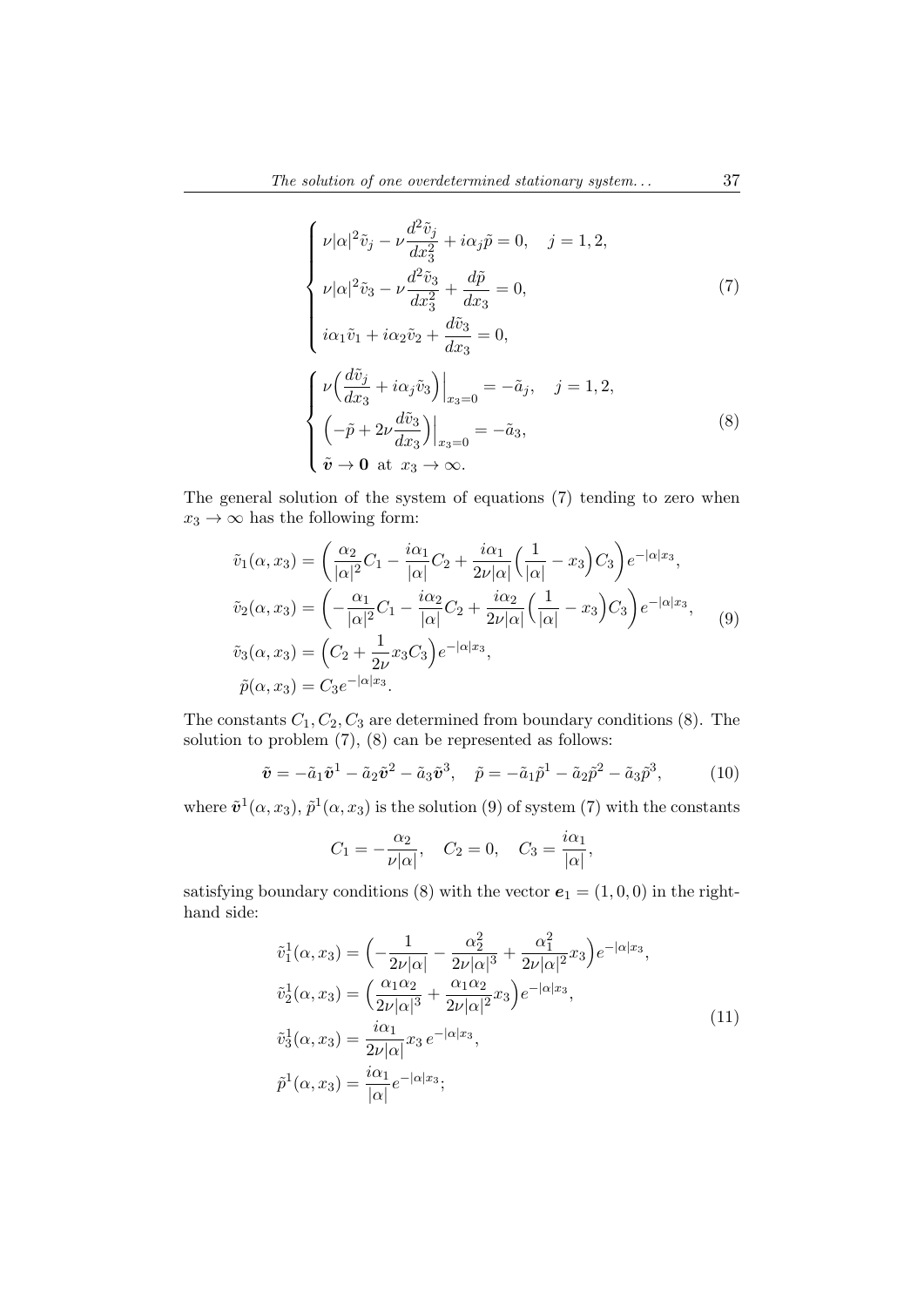$\tilde{\mathbf{v}}^2(\alpha, x_3)$ ,  $\tilde{p}^2(\alpha, x_3)$  is the solution (9) of system (7) with the constants

$$
C_1 = \frac{\alpha_1}{\nu |\alpha|}, \quad C_2 = 0, \quad C_3 = \frac{i\alpha_2}{|\alpha|},
$$

satisfying boundary conditions (8) with the vector  $e_2 = (0, 1, 0)$  in the righthand side:

$$
\tilde{v}_{1}^{2}(\alpha, x_{3}) = \left(\frac{\alpha_{1}\alpha_{2}}{2\nu|\alpha|^{3}} + \frac{\alpha_{1}\alpha_{2}}{2\nu|\alpha|^{2}}x_{3}\right)e^{-|\alpha|x_{3}},
$$
\n
$$
\tilde{v}_{2}^{2}(\alpha, x_{3}) = \left(-\frac{1}{2\nu|\alpha|} - \frac{\alpha_{1}^{2}}{2\nu|\alpha|^{3}} + \frac{\alpha_{2}^{2}}{2\nu|\alpha|^{2}}x_{3}\right)e^{-|\alpha|x_{3}},
$$
\n
$$
\tilde{v}_{3}^{2}(\alpha, x_{3}) = \frac{i\alpha_{2}}{2\nu|\alpha|}x_{3}e^{-|\alpha|x_{3}},
$$
\n
$$
\tilde{p}^{2}(\alpha, x_{3}) = \frac{i\alpha_{2}}{|\alpha|}e^{-|\alpha|x_{3}};
$$
\n(12)

and  $\tilde{\mathbf{v}}^3(\alpha, x_3)$ ,  $\tilde{p}^3(\alpha, x_3)$  is the solution (9) of system (7) with the constants

$$
C_1 = 0
$$
,  $C_2 = -\frac{1}{2\nu|\alpha|}$ ,  $C_3 = -1$ ,

satisfying boundary conditions (8) with the vector  $e_3 = (0, 0, 1)$  in the righthand side:

$$
\tilde{v}_1^3(\alpha, x_3) = \frac{i\alpha_1}{2\nu|\alpha|} x_3 e^{-|\alpha|x_3|},
$$
  
\n
$$
\tilde{v}_2^3(\alpha, x_3) = \frac{i\alpha_2}{2\nu|\alpha|} x_3 e^{-|\alpha|x_3|},
$$
  
\n
$$
\tilde{v}_3^3(\alpha, x_3) = -\frac{1}{2\nu} \left(\frac{1}{|\alpha|} + x_3\right) e^{-|\alpha|x_3|},
$$
  
\n
$$
\tilde{p}^3(\alpha, x_3) = -e^{-|\alpha|x_3|}.
$$
\n(13)

Denote  $|\mathbf{x}| = (x_1^2 + x_2^2 + x_3^2)^{1/2}$ . When performing the inverse Fourier transform in formulas  $(11)$ – $(13)$ , we use the equations

$$
F^{-1}\left[\frac{1}{|\alpha|}e^{-|\alpha|x_3}\right] = \frac{1}{2\pi} \int_{R^2} \frac{1}{|\alpha|} e^{ix_1\alpha_1 + ix_2\alpha_2 - |\alpha|x_3|} d\alpha_1 d\alpha_2 = \frac{1}{|\mathbf{x}|},
$$
  
\n
$$
F^{-1}\left[e^{-|\alpha|x_3}\right] = \frac{x_3}{|\mathbf{x}|^3},
$$
  
\n
$$
F^{-1}\left[\frac{\alpha_1}{|\alpha|}e^{-|\alpha|x_3}\right] = \frac{1}{2\pi} \int_{R^2} \frac{\alpha_1}{|\alpha|} e^{ix_1\alpha_1 + ix_2\alpha_2 - |\alpha|x_3|} d\alpha_1 d\alpha_2 = \frac{ix_1}{|\mathbf{x}|^3},
$$
  
\n
$$
F^{-1}\left[\frac{\alpha_1\alpha_2}{|\alpha|^2}e^{-|\alpha|x_3|}\right] = \frac{1}{2\pi} \int_{R^2} \frac{\alpha_1\alpha_2}{|\alpha|^2} e^{ix_1\alpha_1 + ix_2\alpha_2 - |\alpha|x_3|} d\alpha_1 d\alpha_2
$$
  
\n
$$
= 3x_1x_2 \int \frac{dx_3}{|\mathbf{x}|^5} = \frac{x_1x_2x_3(3x_1^2 + 3x_2^2 + 2x_3^2)}{(x_1^2 + x_2^2)^2 |\mathbf{x}|^3},
$$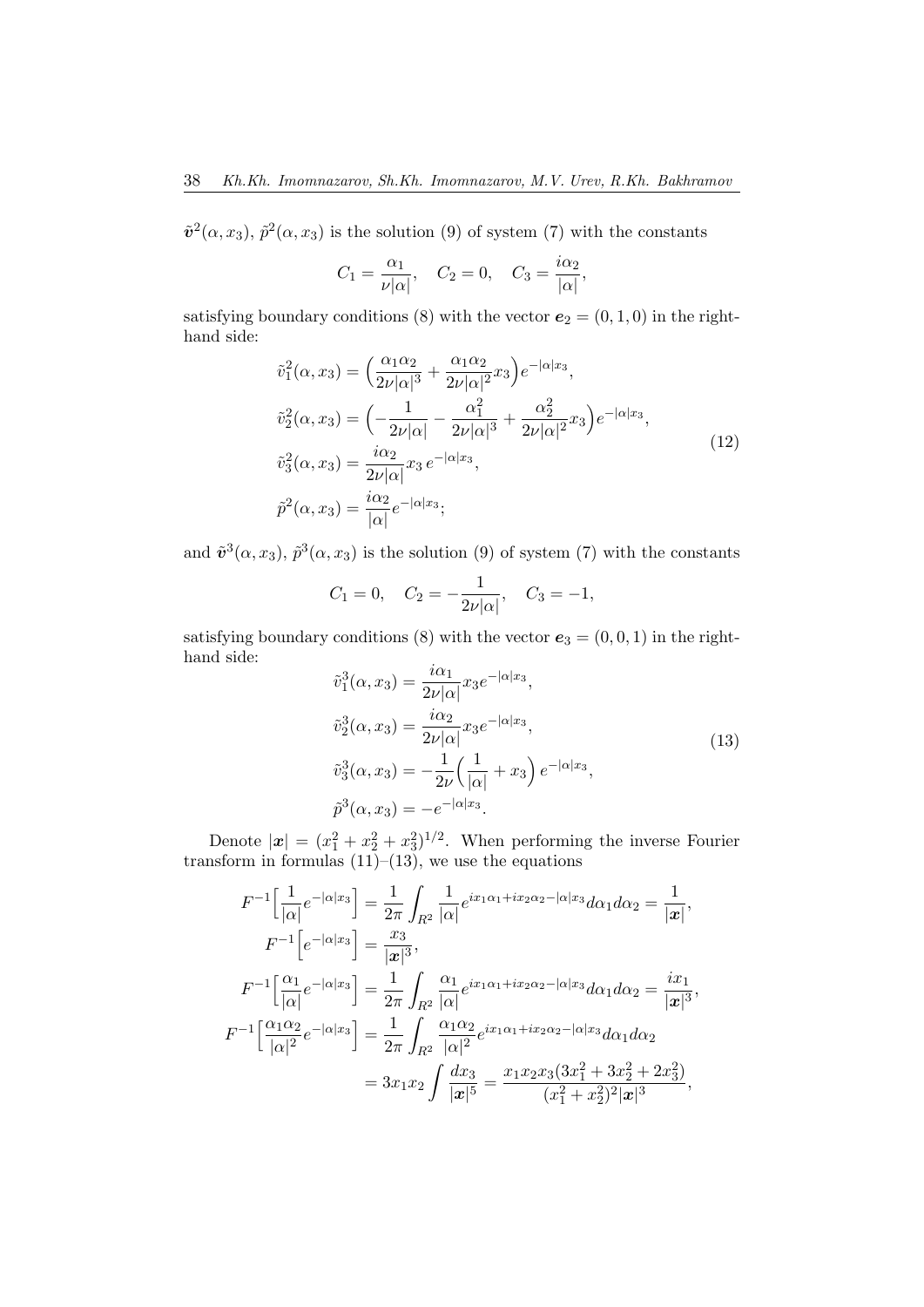$$
F^{-1}\left[\frac{\alpha_1\alpha_2}{|\alpha|^3}e^{-|\alpha|x_3}\right] = \frac{1}{2\pi}\int_{R^2}\frac{\alpha_1\alpha_2}{|\alpha|^3}e^{ix_1\alpha_1+ix_2\alpha_2-|\alpha|x_3|}\,d\alpha_1d\alpha_2
$$
  

$$
= -\frac{x_1x_2(x_1^2+x_2^2+2x_3^2)}{(x_1^2+x_2^2)^2|\mathbf{x}|},
$$
  

$$
F^{-1}\left[\frac{\alpha_1^2}{|\alpha|^2}e^{-|\alpha|x_3|}\right] = \frac{x_3}{(x_1^2+x_2^2)|\mathbf{x}|}\left(\frac{2x_1^2}{x_1^2+x_2^2}+\frac{x_1^2}{|\mathbf{x}|^2}-1\right),
$$
  

$$
F^{-1}\left[\frac{\alpha_2^2}{|\alpha|^3}e^{-|\alpha|x_3|}\right] = \frac{x_2^2}{(x_1^2+x_2^2)|\mathbf{x}|} - \frac{x_2^2-x_1^2}{(x_1^2+x_2^2)^2}|\mathbf{x}|.
$$

Performing the inverse Fourier transform in (11) using the above formulas, we obtain

$$
v_1^1(\boldsymbol{x}) = -\frac{x_1^2 + 2x_2^2}{2\nu(x_1^2 + x_2^2)|\boldsymbol{x}|} + \frac{(x_2^2 - x_1^2)|\boldsymbol{x}|}{2\nu(x_1^2 + x_2^2)^2} + \frac{x_3^2}{2\nu(x_1^2 + x_2^2)|\boldsymbol{x}|} \left(\frac{2x_1^2}{x_1^2 + x_2^2} + \frac{x_1^2}{|\boldsymbol{x}|^2} - 1\right),
$$
  
\n
$$
v_2^1(\boldsymbol{x}) = -\frac{x_1x_2(x_1^2 + x_2^2 + 2x_3^2)}{2\nu(x_1^2 + x_2^2)^2|\boldsymbol{x}|} + \frac{x_1x_2x_3^2(3x_1^2 + 3x_2^2 + 2x_3^2)}{2\nu(x_1^2 + x_2^2)^2|\boldsymbol{x}|^3},
$$
  
\n
$$
v_3^1(\boldsymbol{x}) = \frac{-x_1x_3}{2\nu|\boldsymbol{x}|^3}, \qquad p^1(\boldsymbol{x}) = \frac{-x_1}{|\boldsymbol{x}|^3}.
$$

Similarly, from (12) and (13), we have

$$
v_1^2(\boldsymbol{x}) = -\frac{x_1x_2}{2\nu(x_1^2 + x_2^2)^2 |\boldsymbol{x}|} \left( x_1^2 + x_2^2 + 2x_3^2 - \frac{x_3^2(3x_1^2 + 3x_2^2 + 2x_3^2)}{|\boldsymbol{x}|^2} \right),
$$
  
\n
$$
v_2^2(\boldsymbol{x}) = -\frac{2x_1^2 + x_2^2}{2\nu(x_1^2 + x_2^2) |\boldsymbol{x}|} + \frac{(x_1^2 - x_2^2)|\boldsymbol{x}|}{2\nu(x_1^2 + x_2^2)^2} +
$$
  
\n
$$
\frac{x_3^2}{2\nu(x_1^2 + x_2^2) |\boldsymbol{x}|} \left( \frac{2x_2^2}{x_1^2 + x_2^2} + \frac{x_2^2}{|\boldsymbol{x}|^2} - 1 \right),
$$
  
\n
$$
v_3^2(\boldsymbol{x}) = \frac{-x_2x_3}{2\nu|\boldsymbol{x}|^3}, \qquad p^2(\boldsymbol{x}) = \frac{-x_2}{|\boldsymbol{x}|^3}.
$$
  
\n
$$
v_1^3(\boldsymbol{x}) = \frac{-x_1x_3}{2\nu|\boldsymbol{x}|^3}, \qquad v_2^3(\boldsymbol{x}) = \frac{-x_2x_3}{2\nu|\boldsymbol{x}|^3},
$$
  
\n
$$
v_3^3(\boldsymbol{x}) = -\frac{x_1^2 + x_2^2 + 2x_3^2}{2\nu|\boldsymbol{x}|^3}, \qquad p^3(\boldsymbol{x}) = -\frac{x_3}{|\boldsymbol{x}|^3}.
$$

To perform the inverse Fourier transform in equations (10), let us apply the well-known formula

$$
F[(f*g)] = 2\pi F[f]F[g] = 2\pi \tilde{f}\tilde{g},
$$

from where

$$
F^{-1}[\tilde{f}\tilde{g}] = \frac{1}{2\pi} \left( F^{-1}[\tilde{f}] * F^{-1}[\tilde{g}] \right) = \frac{1}{2\pi} (f * g).
$$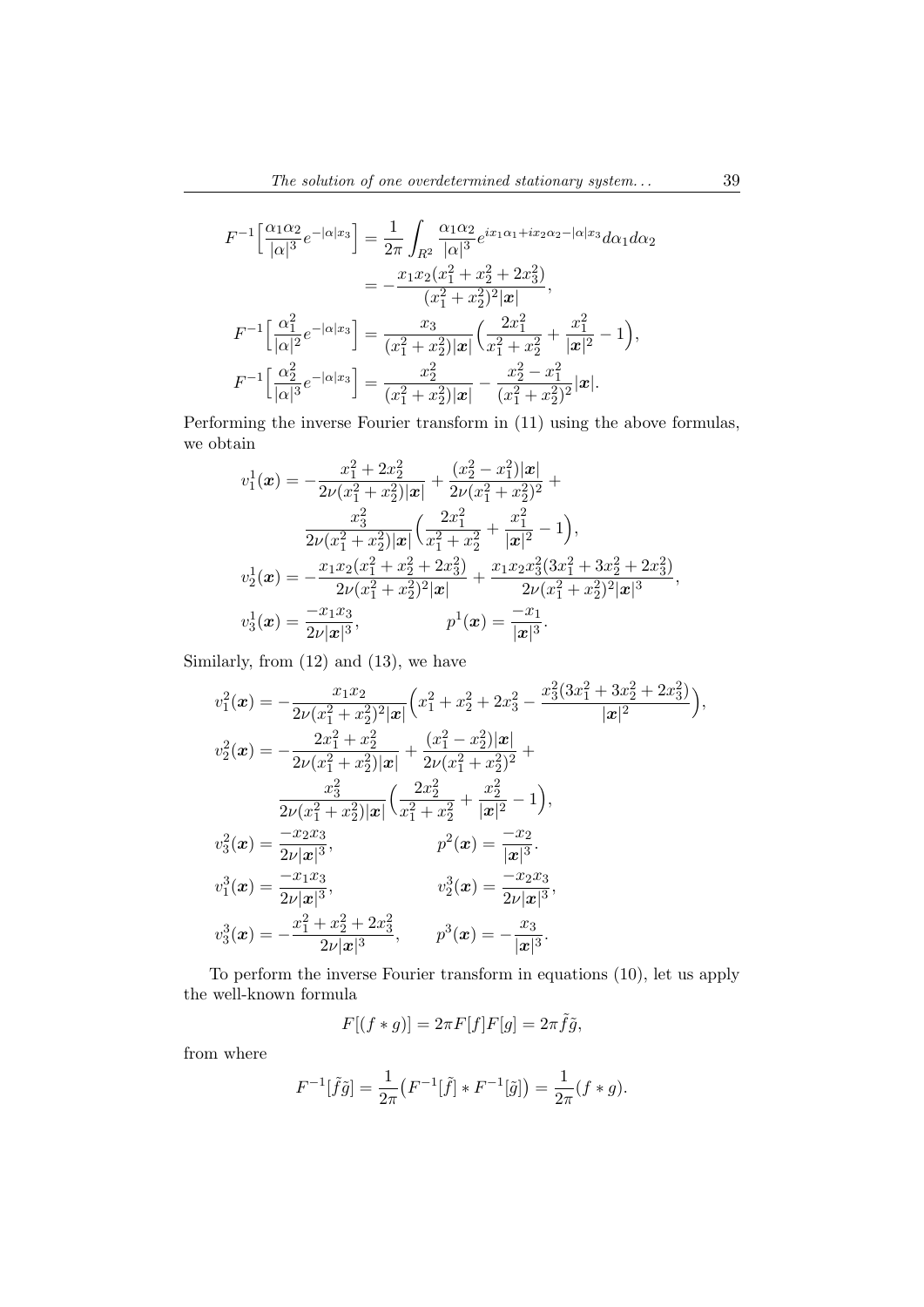Here

$$
(f * g)(\boldsymbol{x}) = \int_{R^2} f(\boldsymbol{x} - \boldsymbol{y}) g(\boldsymbol{y}) \, d\boldsymbol{y}
$$

is the convolution of the functions  $f$  and  $g$ .

Then, from (10), we have

$$
\mathbf{v} = -\frac{1}{2\pi}[(a_1 * \mathbf{v}^1) - (a_2 * \mathbf{v}^2) - (a_3 * \mathbf{v}^3)],
$$
  

$$
p = -\frac{1}{2\pi}[(a_1 * p^1) - (a_2 * p^2) - (a_3 * p^3)].
$$

Let us turn to the solution of problem  $(6)$ . The solution  $u$  will be sought for in the form  $u = z + w$ . We extend the solenoidal function  $\nabla p$  with  $\mathbb{R}^3_+$  to the whole space  $\mathbb{R}^3$  while maintaining solenoidality and smoothness. Such a continuation is possible (see, for example, [3, Lemma 4]). Setting

$$
\boldsymbol{z}(\boldsymbol{x}) = -\frac{1}{4\pi\nu_1} \int_{\mathbb{R}^3} \frac{\nabla p(\boldsymbol{y})}{|\boldsymbol{x}-\boldsymbol{y}|} \, d\boldsymbol{y},
$$

we obtain with confidence the solenoidal solution  $z = (z_1, z_2, z_3)$  of the Poisson vector equation

$$
\nu_1 \Delta z = \text{grad } p.
$$

The function  $\mathbf{w} = (w_1, w_2, w_3)$  must be solenoidal and satisfy the Laplace vector equation (6) with modified boundary conditions:

$$
\begin{cases}\n\Delta w = 0, & \text{div } w = 0 \text{ in } \mathbb{R}^3_+, \\
\nu_1 \left( \frac{\partial w_j}{\partial x_3} + \frac{\partial w_3}{\partial x_j} \right)\Big|_{x_3=0} = -d_j(x_1, x_2), & j = 1, 2, \\
\left( -p + 2\nu_1 \frac{\partial w_3}{\partial x_3} \right)\Big|_{x_3=0} = -d_3(x_1, x_2),\n\end{cases} (14)
$$

where

$$
d_j(x_1, x_2) = b_j(x_1, x_2) + \nu_1 \left( \frac{\partial z_j}{\partial x_3} + \frac{\partial z_3}{\partial x_j} \right) \Big|_{x_3 = 0}, \quad j = 1, 2,
$$
  

$$
d_3(x_1, x_2) = b_3(x_1, x_2) + 2\nu_1 \frac{\partial z_3}{\partial x_3} \Big|_{x_3 = 0}.
$$

After applying the Fourier transform with respect to the variables  $x_1, x_2$  to system (14), for the transformed functions we obtain  $\tilde{w}_k$  boundary value problem for the overdetermined system of ordinary differential equations on the semi-axis  $(0, \infty)$  with the parameter  $\alpha = (\alpha_1, \alpha_2)$ :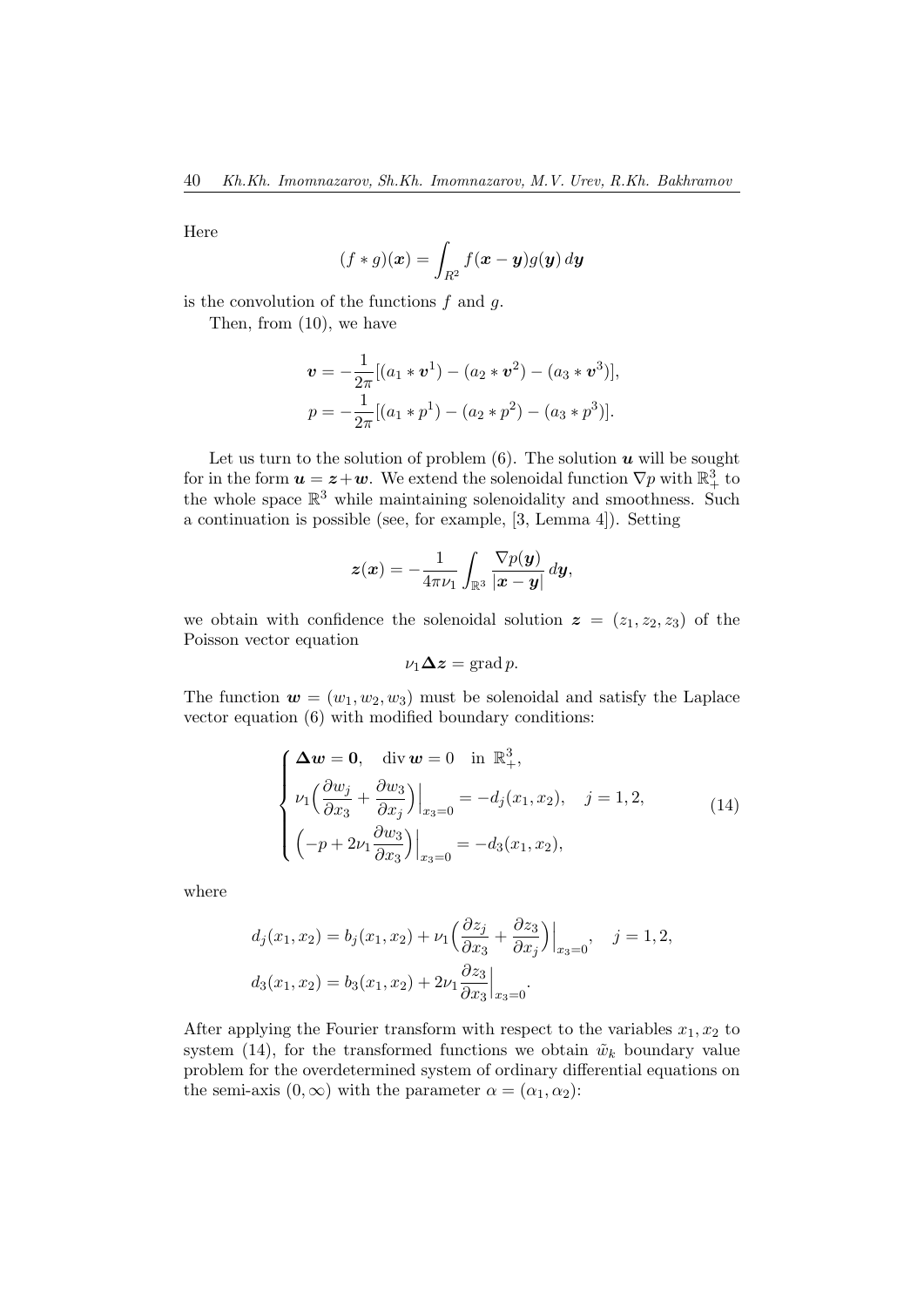$$
\begin{cases}\n\frac{d^2\tilde{\mathbf{w}}}{dx_3^2} - |\alpha|^2 \tilde{\mathbf{w}} = \mathbf{0}, \\
i\alpha_1 \tilde{w}_1 + i\alpha_2 \tilde{w}_2 + \frac{d\tilde{w}_3}{dx_3} = 0,\n\end{cases}
$$
\n(15)

$$
\begin{cases}\n\left(\frac{d\tilde{w}_j}{dx_3} + i\alpha_j \tilde{w}_3\right)\Big|_{x_3=0} = -\frac{\tilde{d}_j}{\nu_1}, \quad j = 1, 2, \\
-\tilde{p} + 2\nu_1 \frac{d\tilde{w}_3}{dx_3}\Big|_{x_3=0} = -\tilde{d}_3, \\
\tilde{w} \to 0 \text{ at } x_3 \to \infty.\n\end{cases} (16)
$$

The general solution of the first vector equation in (15), tending to zero when  $x_3 \to \infty$ , has the following form:

$$
\tilde{\boldsymbol{w}}(\alpha, x_3) = \boldsymbol{C} e^{-|\alpha| x_3}, \quad \boldsymbol{C} = (C_1, C_2, C_3).
$$
\n(17)

The constants  $C_1$ ,  $C_2$ ,  $C_3$  are determined from boundary conditions (16):

$$
C_j = -\frac{i\alpha_j}{2|\alpha|^2 \nu_1} (\tilde{p}|_{x_3=0} - \tilde{d}_3) + \frac{\tilde{d}_j}{|\alpha|\nu_1}, \quad j = 1, 2,
$$

$$
C_3 = -\frac{1}{2|\alpha|\nu_1} (\tilde{p}|_{x_3=0} - \tilde{d}_3).
$$

In addition, there must be a divergent condition on the solution, which gives a restriction on the functions of the right-hand side boundary conditions (16). From

$$
i\alpha_1 C_1 + i\alpha_2 C_2 - |\alpha| C_3 = 0
$$

follows the equality

$$
\frac{i\alpha_1}{|\alpha|}\tilde{d}_1 + \frac{i\alpha_2}{|\alpha|}\tilde{d}_2 + \tilde{p}|_{x_3=0} - \tilde{d}_3 = 0.
$$
 (18)

Performing the inverse Fourier transform in (17) and (18), we obtain

$$
w_1(\boldsymbol{x}) = -\frac{i}{2\nu_1} F^{-1} \Big[ \frac{\alpha_1}{|\alpha|^2} e^{-|\alpha|x_3|} \Big] * (p|_{x_3=0} - d_3) + \frac{1}{\nu_1} F^{-1} \Big[ \frac{1}{|\alpha|} e^{-|\alpha|x_3|} \Big] * d_1,
$$
  
\n
$$
w_2(\boldsymbol{x}) = -\frac{i}{2\nu_1} F^{-1} \Big[ \frac{\alpha_2}{|\alpha|^2} e^{-|\alpha|x_3|} \Big] * (p|_{x_3=0} - d_3) + \frac{1}{\nu_1} F^{-1} \Big[ \frac{1}{|\alpha|} e^{-|\alpha|x_3|} \Big] * d_2,
$$
  
\n
$$
w_3(\boldsymbol{x}) = -\frac{1}{2\nu_1} F^{-1} \Big[ \frac{1}{|\alpha|} e^{-|\alpha|x_3|} \Big] * (p|_{x_3=0} - d_3).
$$